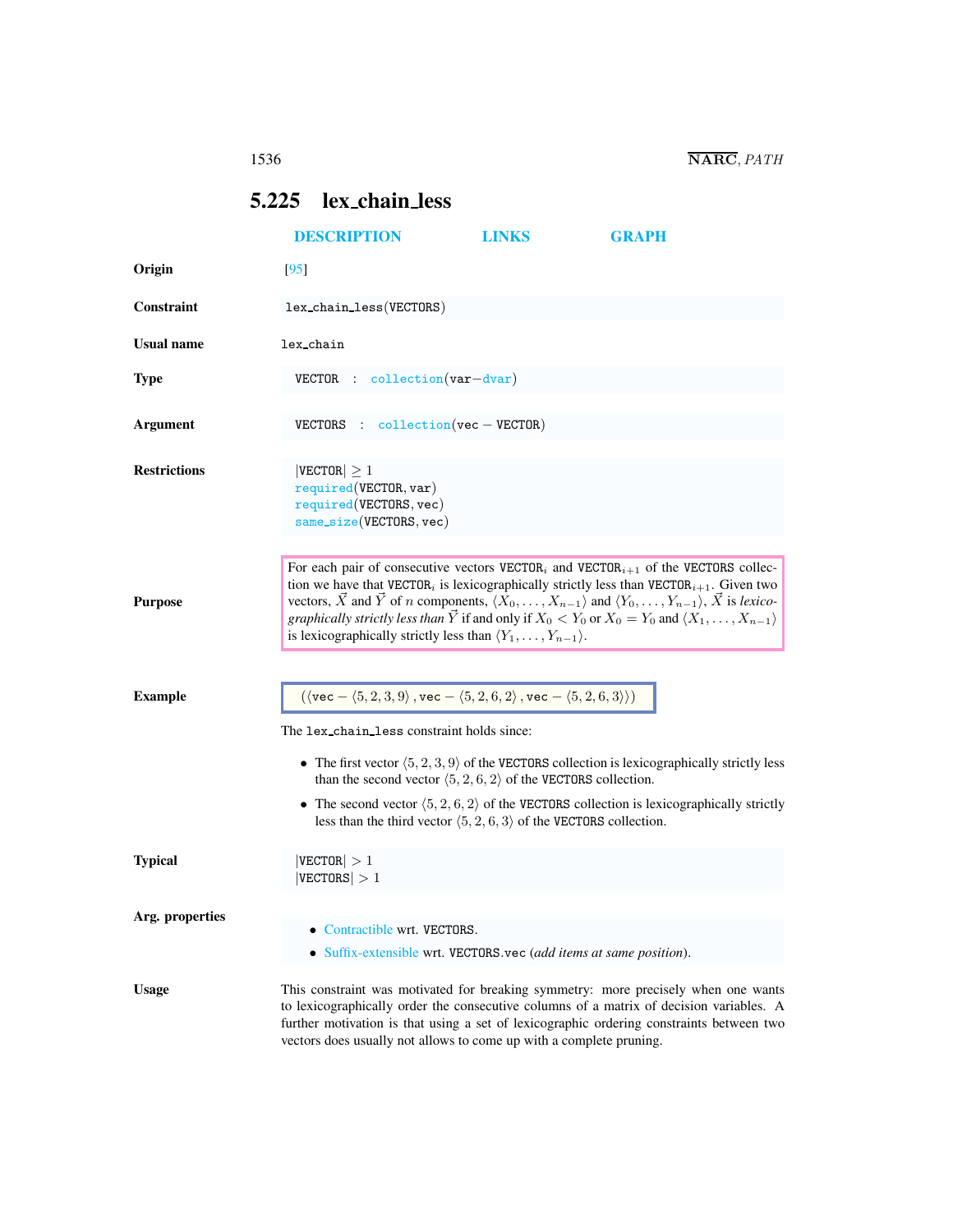<span id="page-1-0"></span>

|                  | 20030820<br>1537                                                                                                                                                                                                                                   |  |
|------------------|----------------------------------------------------------------------------------------------------------------------------------------------------------------------------------------------------------------------------------------------------|--|
| <b>Algorithm</b> | A filtering algorithm achieving arc-consistency for a chain of lexicographical ordering con-<br>straints is presented in $[95]$ .                                                                                                                  |  |
|                  | Six different ways of integrating a chain of lexicographical ordering constraints within<br>non-overlapping constraints like diffn or geost and within their corresponding necessary<br>condition like the cumulative constraint are shown in [3]. |  |
| <b>Systems</b>   | lexChain in Choco, lex_chain in SICStus.                                                                                                                                                                                                           |  |
| See also         | <b>common keyword:</b> geost (symmetry, lexicographic ordering on the origins<br>of tasks, rectangles, ), lex_between, lex_greater, lex_greatereq,<br>lex_lesseq(lexicographic order).                                                             |  |
|                  | implied by: strict_lex2.                                                                                                                                                                                                                           |  |
|                  | implies: lex_alldifferent, lex_chain_lesseq.                                                                                                                                                                                                       |  |
|                  | part of system of constraints: lex_less.                                                                                                                                                                                                           |  |
|                  | related: cumulative, diffn(lexicographic ordering on the origins of tasks,<br>$rectangles, \ldots$ ).                                                                                                                                              |  |
|                  | system of constraints: strict_lex2.                                                                                                                                                                                                                |  |
|                  | used in graph description: lex_less.                                                                                                                                                                                                               |  |
| <b>Keywords</b>  | application area: floor planning problem.                                                                                                                                                                                                          |  |
|                  | characteristic of a constraint: vector.                                                                                                                                                                                                            |  |
|                  | <b>constraint type:</b> decomposition, order constraint, system of constraints.                                                                                                                                                                    |  |
|                  | <b>filtering:</b> arc-consistency.                                                                                                                                                                                                                 |  |
|                  | <b>heuristics:</b> heuristics and lexicographical ordering.                                                                                                                                                                                        |  |
|                  | <b>modelling:</b> degree of diversity of a set of solutions.                                                                                                                                                                                       |  |
|                  | <b>modelling exercises:</b> degree of diversity of a set of solutions.                                                                                                                                                                             |  |
|                  | <b>symmetry:</b> symmetry, matrix symmetry, lexicographic order.                                                                                                                                                                                   |  |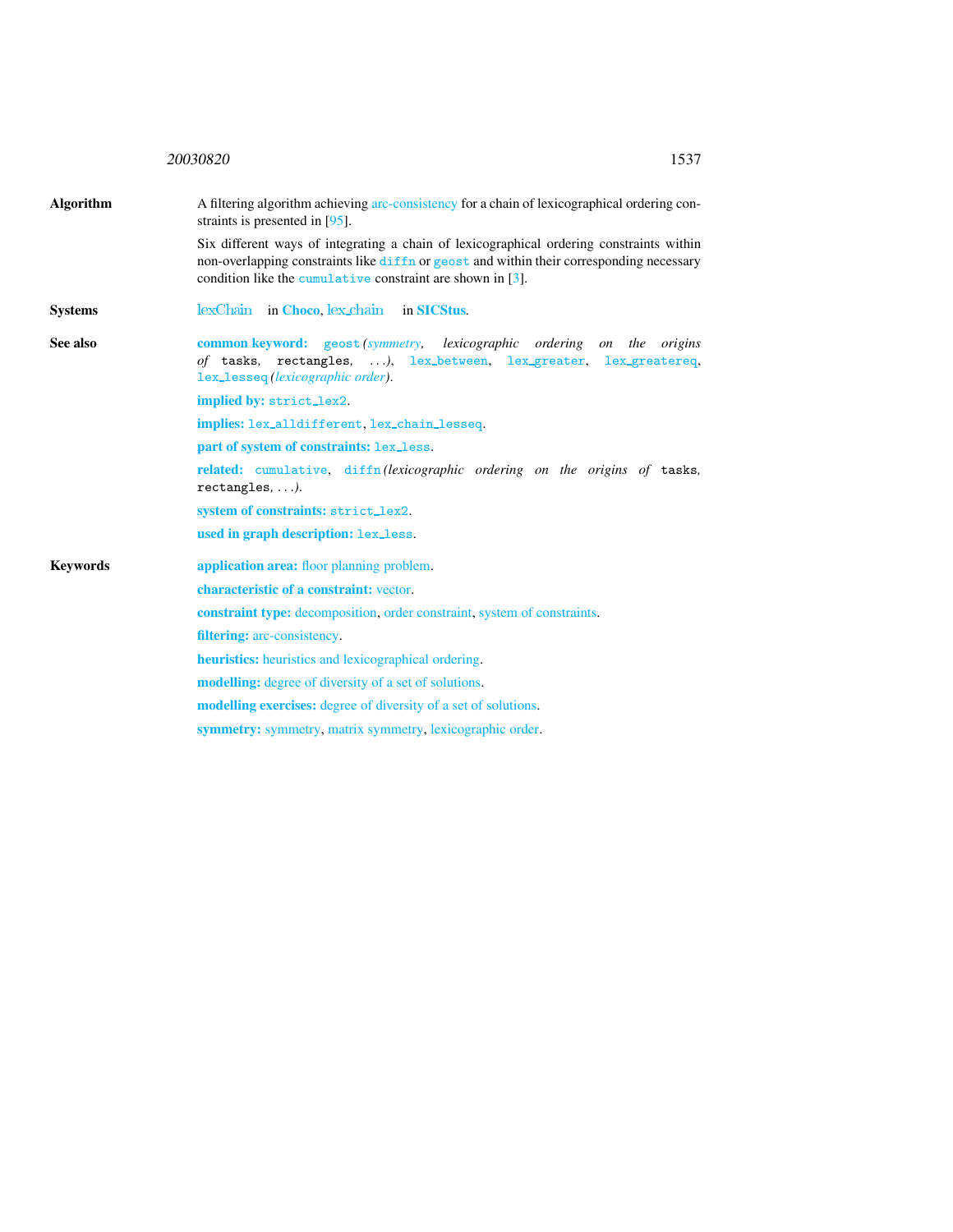| Arc input(s)               | VECTORS                                           |
|----------------------------|---------------------------------------------------|
| Arc generator              | $PATH \rightarrow collection(vectors1, vectors2)$ |
| Arc arity                  | 2                                                 |
| Arc constraint(s)          | lex_less(vectors1.vec, vectors2.vec)              |
| <b>Graph property(ies)</b> | $NARC =  VECTORS  - 1$                            |
|                            |                                                   |

Graph model Parts (A) and (B) of Figure [5.480](#page-2-1) respectively show the initial and final graph associated with the **Example** slot. Since we use the NARC graph property, the arcs of the final graph are stressed in bold. The lex chain less constraint holds since all the arc constraints of the initial graph are satisfied.



<span id="page-2-1"></span>Figure 5.480: Initial and final graph of the lex chain less constraint

Signature Since we use the PATH arc generator on the VECTORS collection the number of arcs of the initial graph is equal to  $|VECTORS| - 1$ . For this reason we can rewrite  $NARC =$  $|VECTORS| - 1$  to  $NARC \ge |VECTORS| - 1$  and simplify  $\overline{NARC}$  to  $\overline{NARC}$ .

<span id="page-2-0"></span>